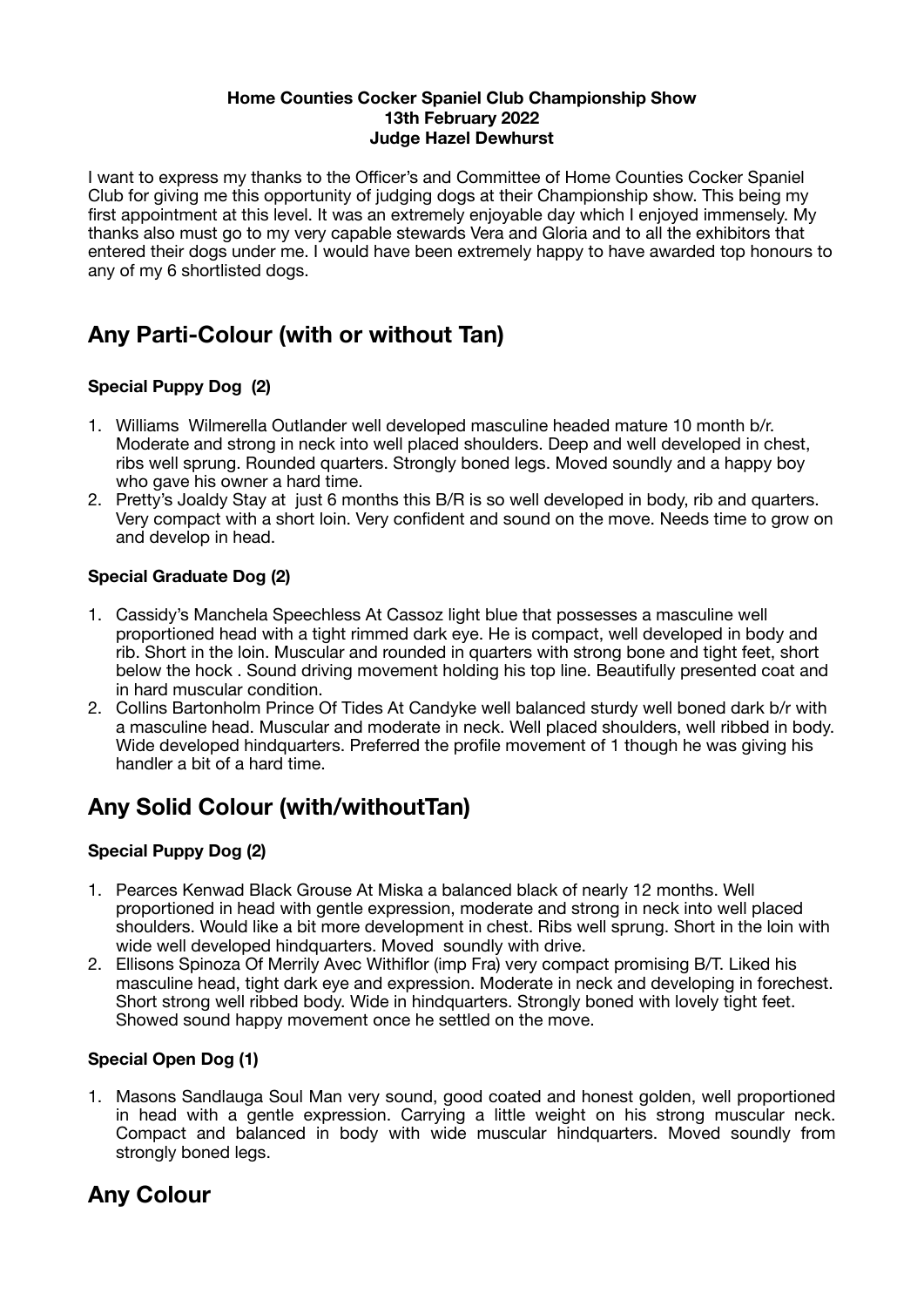#### **Veteran Dog (6)**

- 1. Ellisons Sh Ch Withiflor Rolling Stone JW 8 ½ year golden of quality that certainly belies his age and headed a lovely class of veterans. Well defined masculine head with a gentle expression from tight rimmed dark eyes. Moderate and strong in neck into shoulders that are well placed. Plenty of width to front with a deep brisket. Compact, balanced body with well sprung rib cage and short in the loin. Wide muscular hindquarters. Strongly boned legs with the best of cat like feet. Moved soundly happily with plenty of drive holding a level topline. In beautiful coat and condition. Made it into my shortlist. BVIS on agreement of my co judge
- 2. Scotts Kalispell Beaspoke JW another super veteran of 9 years. Lovely well proportioned head with tight rimmed dark eye on this b/r. Strong and moderate in neck, shoulders well placed with good length to upper arm. Compact well sprung ribs and a short loin. Muscular and wide in hindquarters. Moved soundly with drive holding his topline and a happy tail action. In lovely coat and hard muscular condition.
- 3. Collins Cassom Sky Rocket At Candyke JW

#### **Minor Puppy Dog (7, 3abs)**

- 1. Share-Jones Sharemead Golden Spark very promising 7½ month golden developing well in head with a tight rimmed dark eye. Moderate in neck with well placed shoulders. Compact, well ribbed body for age, short loin. Wide rounded well angulated hindquarters. Well boned legs and tight feet. Sound, happy and confident driving movement. BMPIS on agreement with my co judge
- 2. Ellisons Spinoza Of Merrily Avec Withiflor (imp Fra)
- 3. Winders Harbethol Look Thats Magic For Kevuliawin

#### **Puppy Dog (4)**

- 1. Madigan's Misperros Dezign In Silver B/R that is very balanced and unexaggerated all through. Really liked him in head which is correctly proportioned with a tight dark eye giving a gentle expression. Moderate and strong in neck with a well placed shoulder, deep and well developed in front. Compact and strong in body with well sprung ribs. Short in loin. Wide muscular hindquarters. Moved happily and soundly with drive holding a level topline in this class. Awarded him BPD on his balanced overall shape. Flagged a little in the challenge for BPIS and ended up RBPIS.
- 2. Bevis & Noire-Miller's Popocatepetl Tomfoolery O/R that again is well balanced. Just preferred the head and expression of 1 though this boy is very masculine in head. Strong and muscular in neck. Good in front with well placed shoulders. Compact deep well ribbed body with a short loin. Wide quarters that he uses to drive around the ring from well boned legs and tight feet. Put down in lovely coat and condition.
- 3. Beswicks Esqueen Give A Gift For Cachel (imp Pol)

#### **Junior Dog (7, 2abs**)

- 1. Wiggins Snowgate Onyer Bike To Scapafield JW beautifully well proportioned headed golden with such a gentle expression from tight rimmed dark eyes. Strong, muscular and moderate in neck with well placed shoulders, deep and well developed in front. Compact and balanced well sprung ribbed body into a short loin. Wide well developed muscular in hindquarters. Strong boned legs and lovely tight well padded feet. Moved soundly with drive holding a level topline. Presented in superb coat and condition and handled to advantage. Shortlisted him to my last 6 and very close to top honours.
- 2. Smiths Craigdean Bolt From The Blue At Luanshya masculine headed B/R with plenty of substance and of a good size. Moderate and strong in neck into a good front. Compact well sprung ribbed body, short in loin. Wide extremely muscular hindquarters. Well boned legs and tight feet. Moved soundly, happily with drive. Well presented in lovely coat and really hard muscular condition.
- 3. Cassidy's Manchela Speechless At Cassoz

#### **Yearling Dog (7)**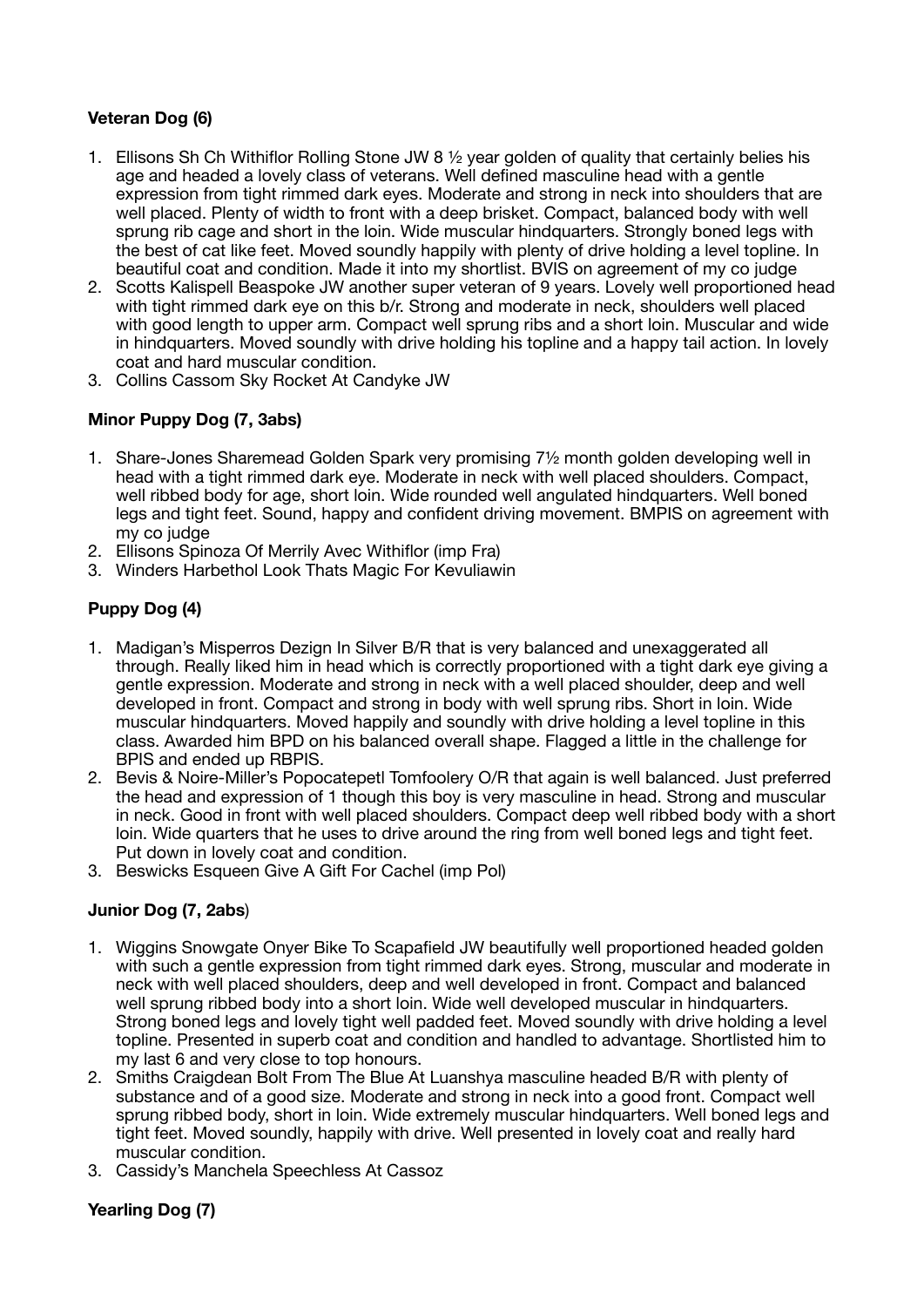- 1. Saunders Carmelfair Corocenzo At Oxforddogs new one to me but is a well balanced blue of quality that has plenty of substance. Masculine well proportioned in head with dark tight rimmed eyes. Strong and moderate in neck though carrying just a fraction too much weight, well developed in chest with plenty of depth. Strong, compact body which is well ribbed short in loin. Wide rounded extremely muscular in hindquarters. Strongly boned legs and good feet. Moved soundly, happily with drive keeping a level topline. Shortlisted him to the final 6 on his overall balanced shape. Found out after he is a half brother of the puppy dog winner, their mother I have awarded a BPIS several years ago.
- 2. Pops Claramand Cosmopolitan balanced blue with a good head, strong and moderate in neck. Well developed front with good shoulders. Compact and balanced in body though not as well ribbed as yet of 1. Wide rounded muscular hindquarters. Moved soundly with drive keeping his topline.
- 3. Cassidy's Manchela Speechless At Cassoz

#### **Novice Dog (4,1abs)**

- 1. Craigs Alisma Austyn masculine headed light blue that is moderate in neck and has an excellent forechest and depth of brisket. Compact in body with a short loin and well sprung ribs. Rounded wide hindquarters. Strong bone and tight feet. Moved soundly with drive.
- 2. Marshalls Wissant Very Special Agent dark blue of substance and masculine in head, shorter in neck than 1 and longer in loin. Well sprung ribs and rounded muscular hindquarters. Moved soundly.
- 3. Chapmans Chativore Blenheim Blue

# **Tyro Dog (1)**

1. Pops Claramand Cosmopolitan

#### **Special Beginners (1)**

1. Drivers Annilann Mister Spangles At Beckaby JW blue with a well proportioned head. Well made front with ample forechest and a moderate strong muscular neck. Balanced well ribbed body, adequately boned legs and tight feet. Rounded muscular quarters, a sound happy mover put down in good coat and condition.

#### **Post Graduate Dog (6, 1abs)**

- 1. McBrides Topday Jo's Dan The Man another new one to me but took my eye in this class with so much to like about him. Dark blue with a masculine well proportioned head with a tight rimmed dark eye. Moderate strong and muscular in neck into well placed shoulders with ample forechest. Compact and balanced with well sprung ribs and a short loin. Rounded hindquarters with good width and very muscular. Strong boned legs with tight feet. Moved soundly with drive using his tail and holding a correct level topline. Beautifully presented in flat silky coat and muscular condition. Made my shortlist and was so very close up for top honours today.
- 2. Huston's Stobytill After The Storm lighter framed blue but of balanced proportions. Balanced in head, muscular in neck. Compact well sprung ribs, short in loin. Rounded muscular hindquarters. Moved soundly and happily around the ring.
- 3. Lundins Omennes Star Lord

## **Mid Limit Dog (3)**

1. Palmers Tarrendayle Forever Yours At Robraine (imp Aus) golden that won this class on his compact well balanced proportioned body. Has a masculine head with a tight rimmed dark eye and gentle expression. Moderate and strong in neck into a correctly made front. Well sprung ribs and short in loin. Wide muscular hindquarters with well boned legs. Moved soundly when settled.